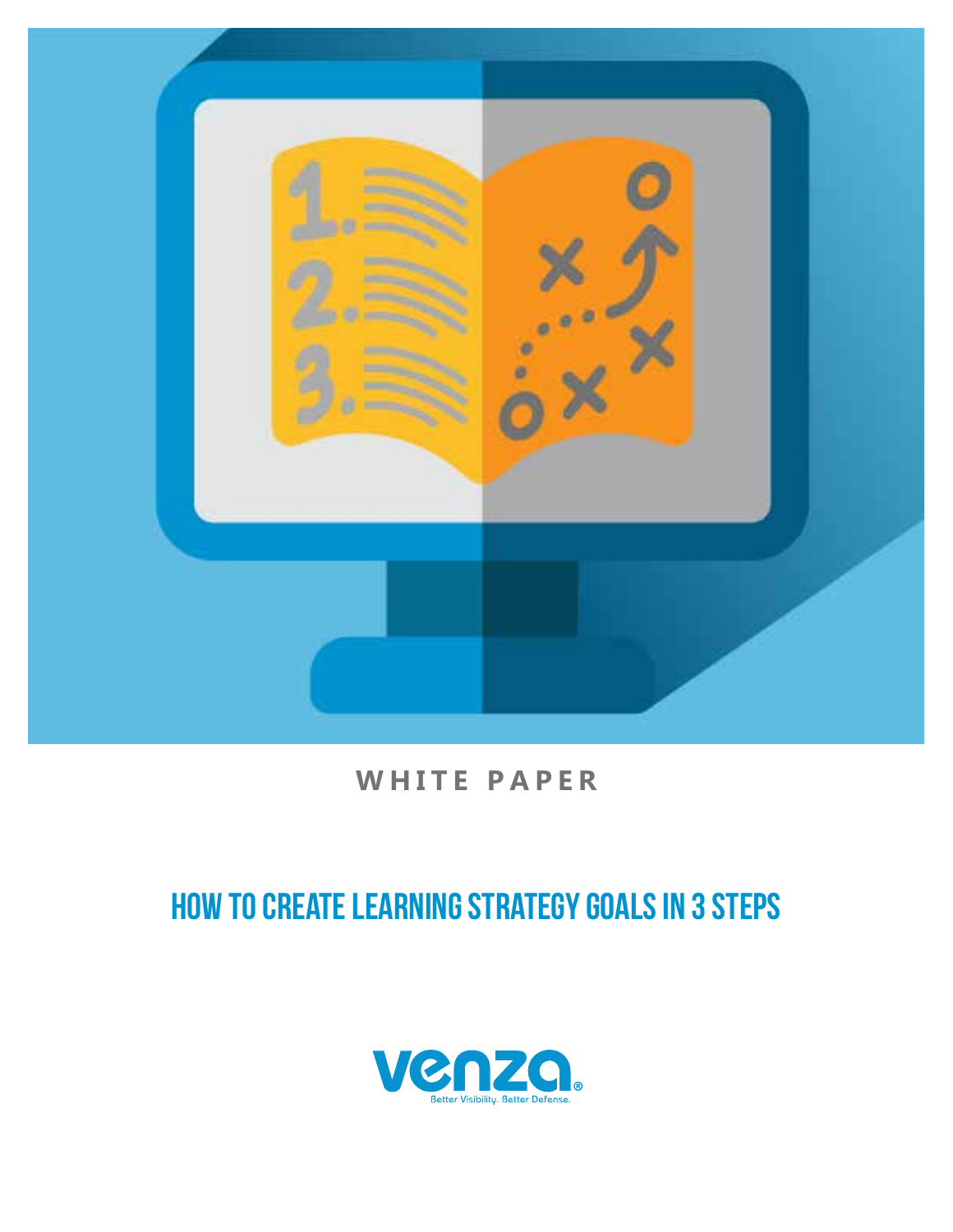### HOW TO CREATE LEARNING STRATEGY GOALS IN 3 STEPS **DANIEL JOHNSON**

The primary component of a Learning Strategy is a set of goals or objectives that need to be achieved around learning and development. There are several steps involved in generating a cohesive and comprehensive set of goals. The list of goals is generated using the following methods:

**1. Conduct a needs assessment.** A strategic needs assessment looks at the target audiences' characteristics and needs. For this step, you would use standard needs assessment processes and questions, but you will need to pay special attention to items that will make or break a training program. These items include:

- Attitudes about computer-based education
- Motivation factors around getting trained
- Hardware and software on typical computer platforms
- Experience levels with computers, and
- Internet connectivity and cost of that connectivity.

**2. Review training team readiness.** The next step in determining your strategic goals is to determine your team's readiness to develop and deploy training. In many cases, a lack of readiness may be the most difficult hurdle that you'll need to overcome. You'll need to assess your team's readiness both individually and collectively, and the Venza Group recommends doing this in a combination of one-on-one and team meetings. Be sure to do the following:

- Review eLearning solutions from suppliers, partners, or competitors
- Attend free Webinars from eLearning suppliers
- Pass out articles on eLearning that are applicable to your environment
- Discuss skills needed to deploy eLearning, including content development, course authoring, graphic design, technology administration, and virtual instruction, and Assess your team's interest in developing eLearning skills and making a shift in how training goals are accomplished.

Following this process will tell you what skill gaps you will need to fill to have a successful program.

**3. Obtain management direction.** Management direction and buy-in for a Learning Strategy comes in two forms: top-down and bottom-up.

• **Top-down:** If your management team is asking you to establish a training program, then schedule a discussion to talk about why they want this type of program what they want it to accomplish. Ask them if there is a program that they would like you to use as a model and why they like that program.